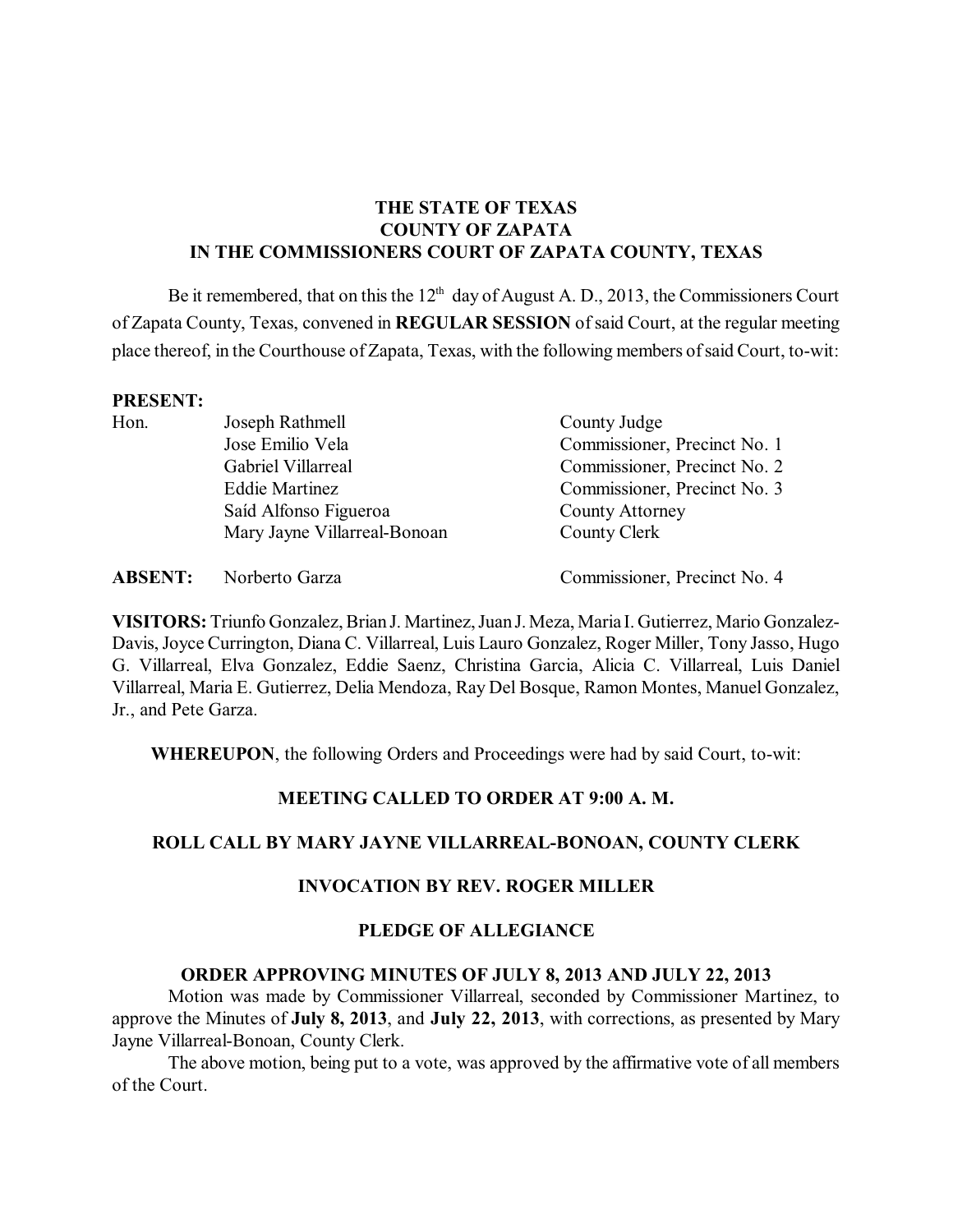### **MONTHLY REPORT OF ZAPATA FAMILY MEDICAL CLINIC**

Mrs. Elva Gonzalez of Laredo Medical Center gave the monthly report for July 2013. Mrs. Gonzalez stated that the clinic saw a lower patient number. An increase is expected when school starts and people are back from vacations.

#### **ORDER APPROVING INVOICES**

Motion was made by Commissioner Vela, seconded by Commissioner Villarreal, to approve invoices as presented by Triunfo Gonzalez, County Auditor.

The above motion, being put to a vote, was approved by the affirmative vote of all members of the Court.

## **ORDER APPROVING CHECKS ISSUED**

Motion was made byCommissioner Martinez, seconded byCommissioner Garza, to approve checks issued as requested by Hon. Romeo Salinas, County Treasurer.

The above motion, being put to a vote, was approved by the affirmative vote of all members of the Court.

### **ORDER APPROVING TREASURER'S REPORT**

Motion was made by Commissioner Vela, seconded by Commissioner Villarreal, to approve Treasurer's Report as presented by Romeo Salinas, County Treasurer.

The above motion, being put to a vote, was approved by the affirmative vote of all members of the Court.

### **PRESENTATION BY GARDENIA'S NURSERY**

Christina Garcia, Owner ofGardenia's Nurseryand More came before Commissioners'Court and offered services to the County. They have a little of everything from plants to trees. The business is located at 1302 Hidalgo.

# **ANNUAL JUNE REVIEW OF FRANCHISE AGREEMENT WITH PATRICIO HERNANDEZ, DBA GRANDE GARBAGE COLLECTION COMPANY**

Mr. Hector Uribe reported that Mr. Patricio Hernandez has not paid. Direction from the Court will be obtained in executive session. Mr. Hernandez has been in non-compliance in quarterly payments for 2 quarters. June review has been complied with. Mr. Uribe will visit with Mr. Hernandez and address the item in executive session.

### **ORDER AUTHORIZING HECTOR URIBE TO PROCEED WITH PREPARATION OF ORDINANCE**

Motion was made by Commissioner Vela, seconded by Commissioner Martinez, approving and authorizing Mr. Hector Uribe to continue with his effort in the preparation of an ordinance which will charge franchise fees to utility companies with type A municipal powers and also require said companies to register.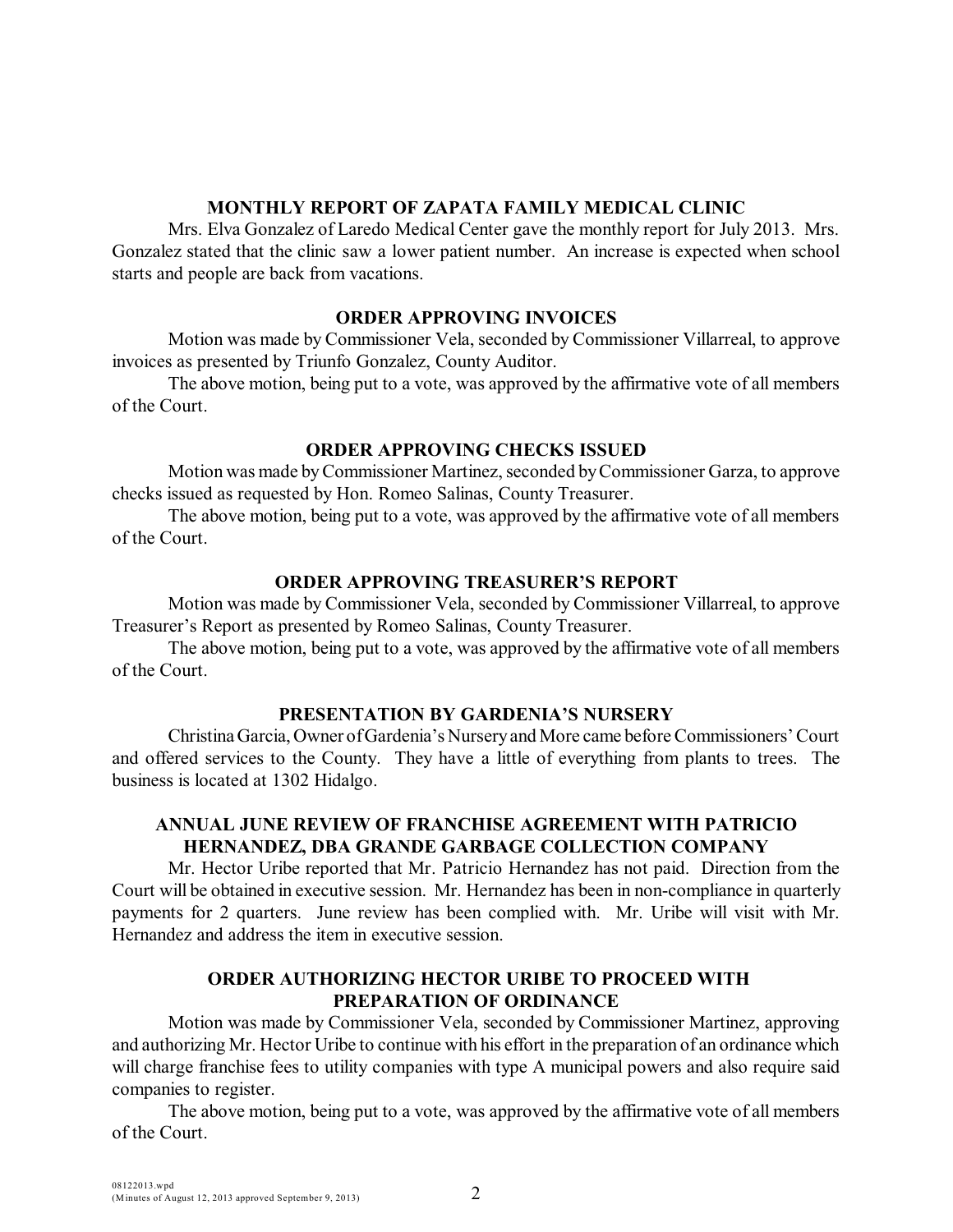## **ORDER APPROVING PURCHASE OF EXCAVATOR FOR ENVIRONMENTAL DEPARTMENT**

Motion was made by Commissioner Vela, seconded by Commissioner Villarreal, to approve the purchase of a John Deere excavator for the Environmental Department for the purchase price of \$233,000 and to elect a 5 year finance option for the purchase as requested by Hon. Joe Rathmell, County Judge and Guillermo Saenz, Environmental Department.

The above motion, being put to a vote, was approved by the affirmative vote of all members of the Court.

### **ORDER APPROVING REQUEST OF A TEXAS DEPARTMENT OF TRANSPORTATION TRAFFIC STUDY FOR POSSIBLE INSTALLATION OF TRAFFIC LIGHT AT INTERSECTION OF U.S. HWY 83 AND 20TH AVENUE**

Motion was made by Commissioner Vela, seconded byCommissioner Villarreal, to approve the request of a Texas Department of Transportation traffic study for the possible installation of a traffic light at the intersection of U.S. Hwy 83 and  $20<sup>th</sup>$  Avenue in Zapata, Texas as requested by Hon. Joe Rathmell, County Judge and Hon. Norberto Garza, Commissioner Pct. 4.

The above motion, being put to a vote, was approved by the affirmative vote of all members of the Court.

# **ORDER APPROVING MEMORANDUM OF UNDERSTANDING FOR SERVICES TO AT-RISK PROGRAM (START) BETWEEN SERVING CHILDREN AND ADULTS IN NEED, INC. (SCAN) AND ZAPATA COUNTY**

Motion was made by Commissioner Villarreal, seconded by Commissioner Martinez, to approve a memorandum of understanding for the Services to At-Risk Program (START) between Serving Children and Adults in Need, Inc., (SCAN) and Zapata County as requested by Hon. Joe Rathmell, County Judge.

The above motion, being put to a vote, was approved by the affirmative vote of all members of the Court.

## **ORDER APPROVING INCREASE OF RENTAL FEES FOR NEWLY REMODELED FALCON COMMUNITY CENTER EFFECTIVE SEPTEMBER 1**, 2013

Motion was made by Commissioner Martinez, seconded by Commissioner Villarreal, to approve the increase of rental fees for the newly remodeled Falcon Community Center to become effective September 1, 2013. A rental fee of \$150 will be charged for showers and parties and a rental fee of \$300 will be charged for weddings and quinceañeras as requested by Hon. Jose E. Vela, Commissioner Pct. 1.

The above motion, being put to a vote, was approved by the affirmative vote of all members of the Court.

# **ORDER ACCEPTING RESIGNATION OF JAVIER DE LEON (SLOT #9) AND ALLOWING ZAPATA COUNTY FIRE DEPARTMENT TO HIRE A REPLACEMENT PARAMEDIC AND/OR PARAMEDIC/FIREFIGHTER**

Motion was made by Commissioner Villarreal, seconded by Commissioner Martinez, to accept the resignation of Javier De Leon (slot #9) and to allow the Zapata County Fire Department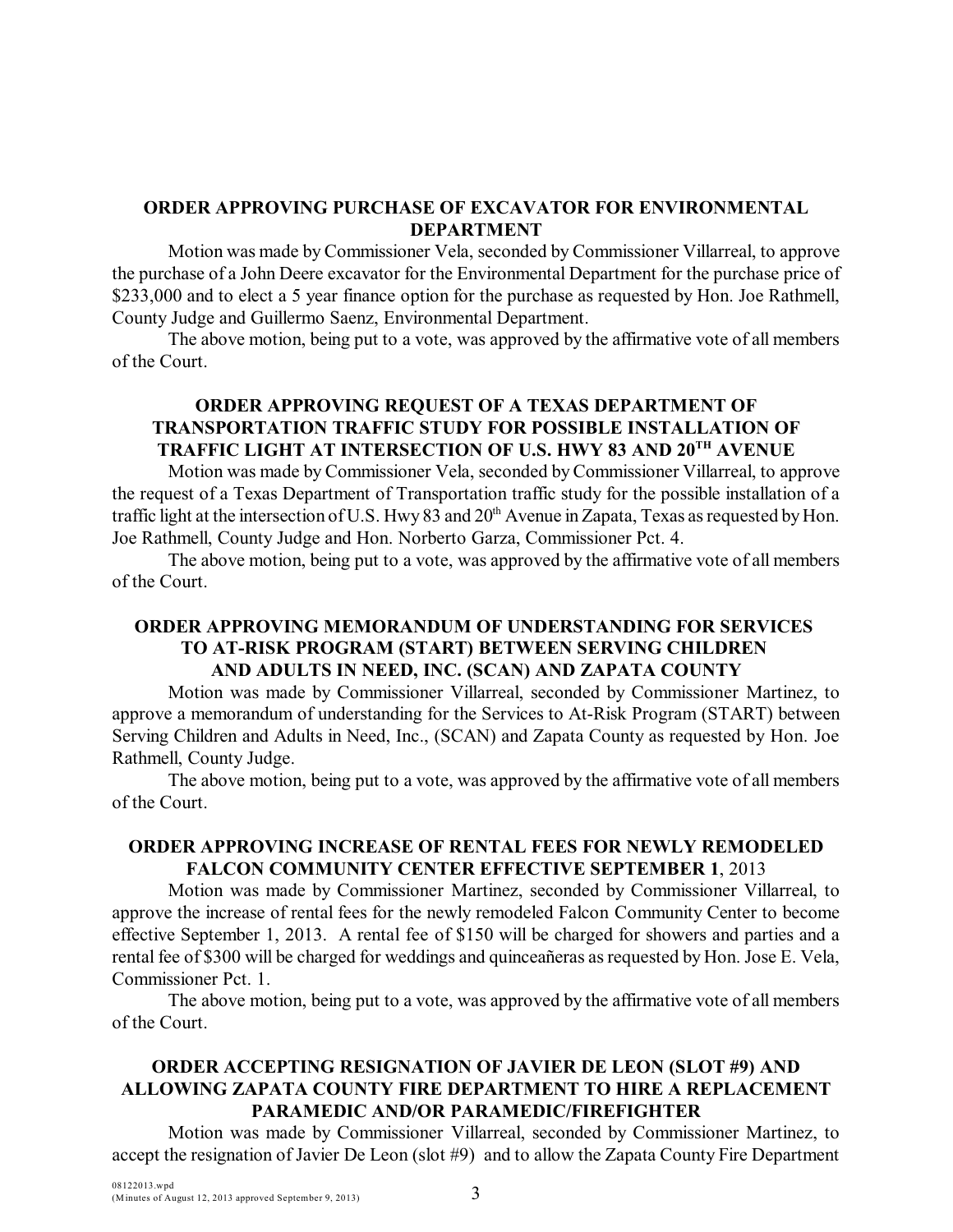Chiefto hire a replacement paramedic and / or a paramedic/fire fighter asrequested by Juan J. Meza, Zapata County Fire Department.

The above motion, being put to a vote, was approved by the affirmative vote of all members of the Court.

### **ORDER APPROVING GENERAL INSURANCE, AUTO INSURANCE, PUBLIC INSURANCE, LAW ENFORCEMENT AND CRIME INSURANCE RENEWAL WITH NO CHANGES**

Motion was made by Commissioner Martinez, seconded by Commissioner Vela, to approve the generalinsurance, auto insurance, public insurance, law enforcement, and crime insurance renewal with no change as requested by Nellie Treviño.

The above motion, being put to a vote, was approved by the affirmative vote of all members of the Court.

### **ORDER APPROVING PERSONNEL HANDBOOK POLICY FOR WATERWORKS DEPARTMENT OVER TIME**

Motion was made by Commissioner Martinez, seconded by Commissioner Vela, to approve the Personnel Handbook Policy for Waterworks Department overtime as requested by Romeo Salinas, County Treasurer.

The above motion, being put to a vote, was approved by the affirmative vote of all members of the Court.

### **ORDER TO TABLE REQUEST BY ROMEO SALINAS TO APPROVE EDUARDO "EDDIE" SAENZ AS AGENT OF RECORD FOR ALLSTATE BENEFIT PRODUCTS**

Motion was made by Commissioner Villarreal, seconded by Commissioner Martinez, to table request byRomeo Salinas, County Treasurer, to approve Eduardo "Eddie" Saenz as agent of record for the Allstate Benefit products as the servicing agent to insure products are being represented.

The above motion, being put to a vote, was approved by the affirmative vote of Commissioner Villarreal, Martinez, and Garza. Commissioner Vela voted against. Motion carried.

# **ORDER APPROVING RESOLUTION AUTHORIZING PUBLICATION OF NOTICE OF INTENTION TO ISSUE CERTIFICATES OF OBLIGATION**

Motion was made by Commissioner Vela, seconded by Commissioner Martinez, to approve a resolution authorizing publication of notice of intention to issue certificates of obligation as requested by Daniel M. Martinez, J.D., C.P.A., Windstead PC.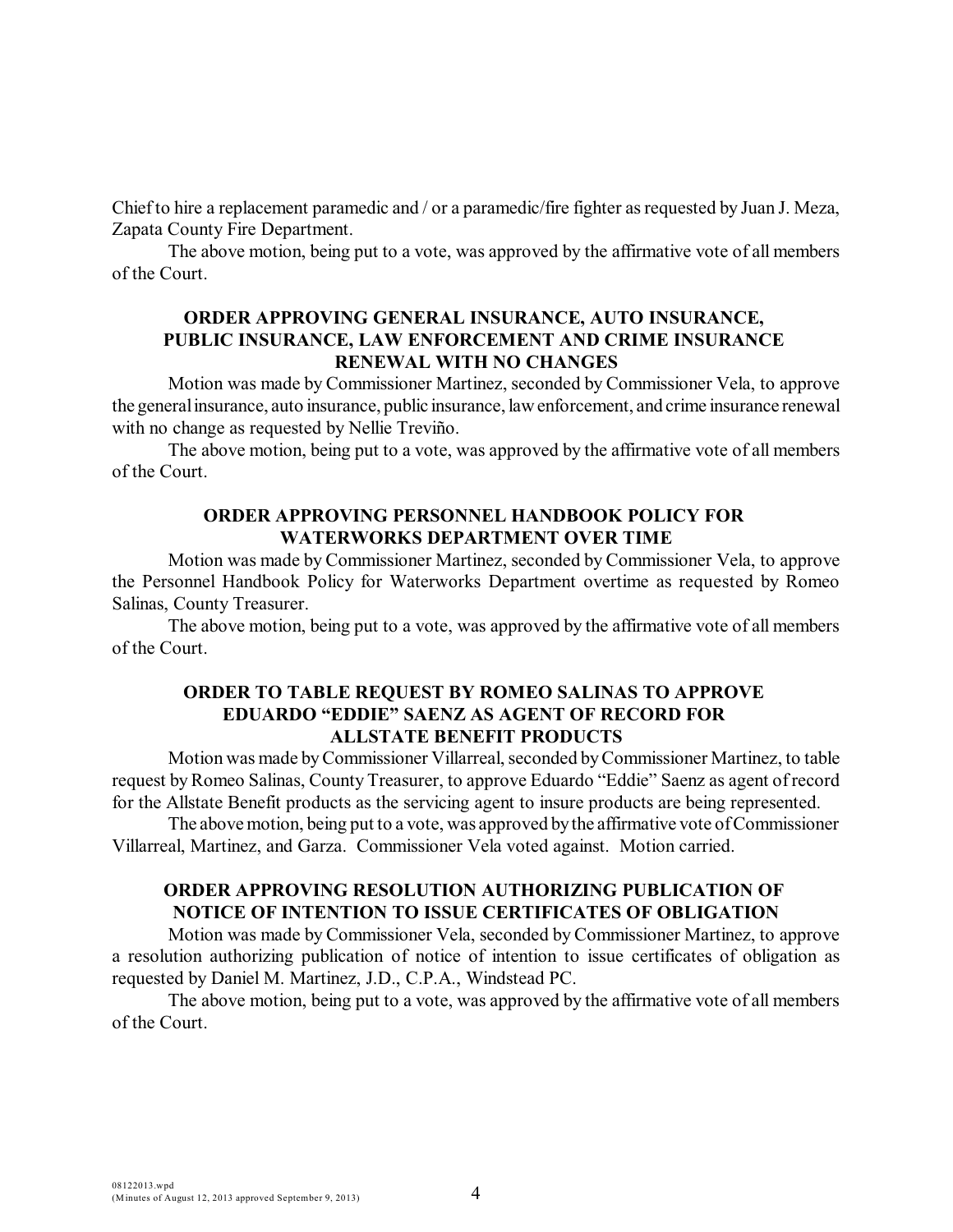## **ORDER DIRECTING COUNTY AUDITOR TO SOLICIT COMPETITIVE SEALED PROPOSALS IN ORDER TO RE-ROOF ZAPATA COUNTY COURTHOUSE BUILDING**

Motionwasmade byCommissioner Martinez, seconded byCommissioner Villarreal, to direct the County Auditor, who is also County Purchaser, to solicit competitive sealed proposals in order to re-roof the Zapata County Courthouse building, maintain a permanent positive pressure in the building, and to remediate allissues/problems with the sprinkler systemand plumbing throughout the courthouse building and any matters incident thereto as requested by Juan Cruz, Attorney at Law, J. Cruz and Associates, LLC.

The above motion, being put to a vote, was approved by the affirmative vote of all members of the Court.

#### **ORDER APPROVING RE-PLAT OF SIESTA SHORES SUBDIVISION SECTION 3 RECORDED IN VOLUME 3 PAGE 88 INTO LOT 88A, 88B, 88C, 88D, 88E OF SIESTA SHORES SUBDIVISION SECTION 3**

Motion was made by Commissioner Vela, seconded by Commissioner Martinez, to approve the re-plat of Siesta Shores Subdivision Section 3 Recorded in Volume 3 Page 88 into Lot 88A, 88B, 88C, 88D, 88E of Siesta Shores Subdivision Section 3 as requested by Manuel Gonzalez, Premier Civil Engineering.

The above motion, being put to a vote, was approved by the affirmative vote of all members of the Court.

#### **ORDER TO TEMPORARILY HIRE GERZON GUZMAN AT SAN YGNACIO LANDFILL**

Motion was made by Commissioner Vela, seconded by Commissioner Martinez, to approve to temporarily hire Gerzon Guzman in slot #12 at \$8.00 per hour at the San Ygnacio landfill as requested by Guillermo Saenz, Environmental Director.

The above motion, being put to a vote, was approved by the affirmative vote of all members of the Court.

## **ORDER APPROVING ZAPATA COUNTY COMMISSIONERS COURT RESOLUTION REQUESTED BY TEXAS DEPARTMENT OF TRANSPORTATION TO ALLOW INSTALLATION OF TWO TEXAS VETERANS MEMORIAL HIGHWAY SIGNS ON U.S. HIGHWAY 83 IN ZAPATA COUNTY**

Motion was made by Commissioner Martinez, seconded by Commissioner Villarreal, to approve a Zapata County Commissioners Court Resolution requested by Texas Department of Transportation to allow installation of two (2) Texas Veterans Memorial Highway signs on U.S. Highway 83 in Zapata County as requested by Hon. Jose E. Vela, Commissioner Pct. 1.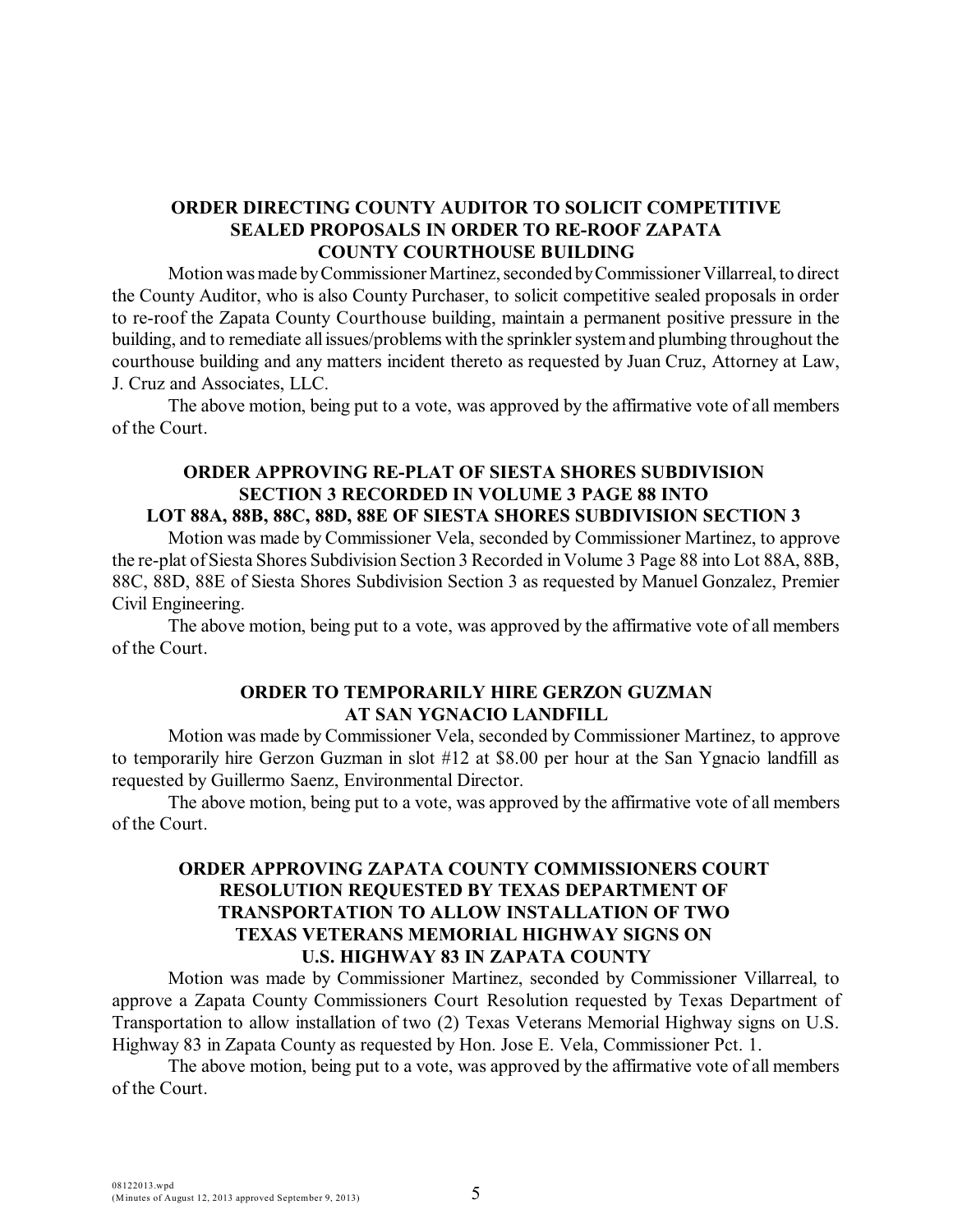## **ORDER TO TABLE REQUEST BY CARLOS VILLARREAL AND CELSO VIDAURI III TO APPROVE CONSTRUCTION OF AN INTER NATIONAL CROSSING IN ZAPATA COUNTY**

Motion was made byCommissioner Martinez, seconded byCommissioner Villarreal, to table a request by Carlos Villarreal and Celso Vidaurri III, Attorney at Law regarding a Resolution to approve the construction of an international crossing in Zapata County.

The above motion, being put to a vote, was approved by the affirmative vote of all members of the Court.

#### **ORDER APPROVING INSTALLATION OF SPEED HUMP**

Motion was made by Commissioner Martinez, seconded by Commissioner Villarreal, to approve installation of a speed hump at the following address:

a. Betty Lane in Siesta Shores

as requested by Hon. Eddie Martinez, Commissioner Pct. 3.

The above motion, being put to a vote, was approved by the affirmative vote of all members of the Court.

### **ORDER APPROVING LINE ITEM TRANSFERS**

Motion was made by Commissioner Martinez, seconded by Commissioner Villarreal, to approve the following line item transfers in order to meet budget requirements:

| FROM: | Wastewater | 08-602-341   | <b>Chlorine Chemicals</b> | \$5,000.00 |
|-------|------------|--------------|---------------------------|------------|
| TO:   | Wastewater | 08-602-336   | Repair Maintenance        | \$5,000.00 |
| FROM: | Wastewater | 08-602-310   | Office Supplies           | \$1,000.00 |
| TO:   | Wastewater | 08-602-336   | Repair Maintenance        | \$1,000.00 |
| FROM: | Wastewater | 08-602-310   | Office Supplies           | \$735.00   |
| TO:   | Wastewater | 08-602-205   | <b>Uniform Services</b>   | \$735.00   |
|       |            | $\mathbf{v}$ |                           |            |

as requested by Eloy Chapa, Wastewater Manager.

The above motion, being put to a vote, was approved by the affirmative vote of all members of the Court.

Motion was made by Commissioner Martinez, seconded by Commissioner Villarreal, to approve the following line item transfers in order to meet budget requirements:

| FROM: | <b>Nutrition Center</b> | 38-647-336 | Raw Food          | \$500.00   |
|-------|-------------------------|------------|-------------------|------------|
| TO:   | <b>Nutrition Center</b> | 38-647-310 | Office Supplies   | \$500.00   |
| FROM: | <b>Nutrition Center</b> | 38-647-336 | Raw Food          | \$600.00   |
| TO:   | <b>Nutrition Center</b> | 38-647-454 | Repair and Fund   | \$600.00   |
| FROM: | <b>Nutrition Center</b> | 38-647-336 | Raw Food          | \$1,500.00 |
| TO:   | <b>Nutrition Center</b> | 38-647-589 | Center equipment  | \$1,500.00 |
| FROM: | <b>Nutrition Center</b> | 38-647-336 | Raw Food          | \$1,000.00 |
| TO:   | <b>Nutrition Center</b> | 38-647-330 | Fuel & Lubricants | \$1,000.00 |
|       |                         |            |                   |            |

as requested by Rosalinda Gonzalez, Nutrition Center.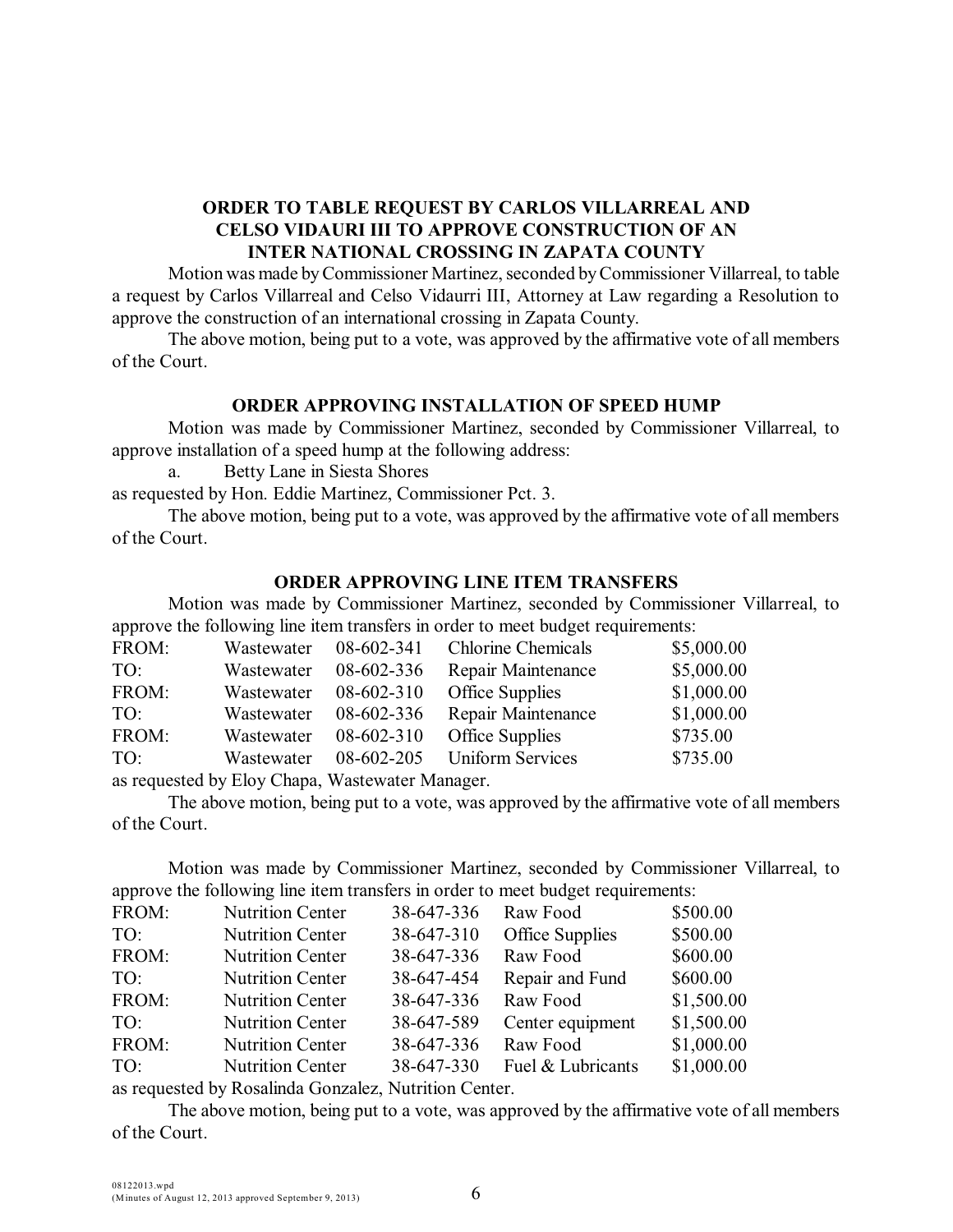Motion was made by Commissioner Martinez, seconded by Commissioner Villarreal, to approve the following line item transfers in order to meet budget requirements:

| FROM:                                                               | Fire Department | 10-543-400 | <b>Contract Services</b>           | \$4,239.70 |
|---------------------------------------------------------------------|-----------------|------------|------------------------------------|------------|
| TO:                                                                 | Fire Department | 10-543-457 | Rep., Maint, Ambulances            | \$4,239.70 |
| FROM:                                                               | Fire Department | 10-543-459 | <b>Building Repairs</b>            | \$1,000.00 |
| TO:                                                                 | Fire Department |            | 10-543-457 Rep., Maint, Ambulances | \$1,000.00 |
| as requested by Juan J. Meza, Chief, Zapata County Fire Department. |                 |            |                                    |            |

The above motion, being put to a vote, was approved by the affirmative vote of all members of the Court.

Motion was made by Commissioner Martinez, seconded by Commissioner Villarreal, to approve the following line item transfers in order to meet budget requirements:

| FROM: | Non-Department                                                             | $10-409-730$ Consulting |                             | \$4,000.00 |
|-------|----------------------------------------------------------------------------|-------------------------|-----------------------------|------------|
| TO:   | County Judge's Office                                                      |                         | 10-400-400 Indigent Defense | \$4,000.00 |
|       | as requested by Roxana Elizondo, Court Coordinator, County Judge's Office. |                         |                             |            |

The above motion, being put to a vote, was approved by the affirmative vote of all members of the Court.

#### **MONTHLY REPORT BY ZAPATA COUNTY TAX ASSESSOR/COLLECTOR**

Luis Lauro Gonzalez, Zapata County Tax Assessor/Collector, reported Hotel/Motel Tax in the amount of \$19,162.75. Delinquent accounts have made arrangements to pay Hotel/Motel Taxes owed. A total of \$158,630.27 has been collected in tax collections for a total of 94% annual collections.

## **MOTION WAS MADE BY COMMISSIONER MARTINEZ, SECONDED BY COMMISSIONER VELA, TO ENTER INTO EXECUTIVE SESSION**

### **MOTION WAS MADE BY COMMISSIONER MARTINEZ, SECONDED BY COMMISSIONER VILLARREAL, TO RETURN TO REGULAR SESSION**

#### **ORDER AUTHORIZING COUNTY ATTORNEY TO TAKE ALL POSSIBLE LEGAL ACTION ON THE VELEÑO WATER/SEWER PROJECT**

Motion was made byCommissioner Vela, seconded byCommissioner Villarreal, to authorize County Attorney Said A. Figueroa to take all possible legal action on the Veleño Water/Sewer Project. *Executive Session is requested pursuant to Texas Government Code Title 5, Sub Chapter D, Section 551.071 (Consultation with Attorney) as requested by Said Alfonso Figueroa, County Attorney.*